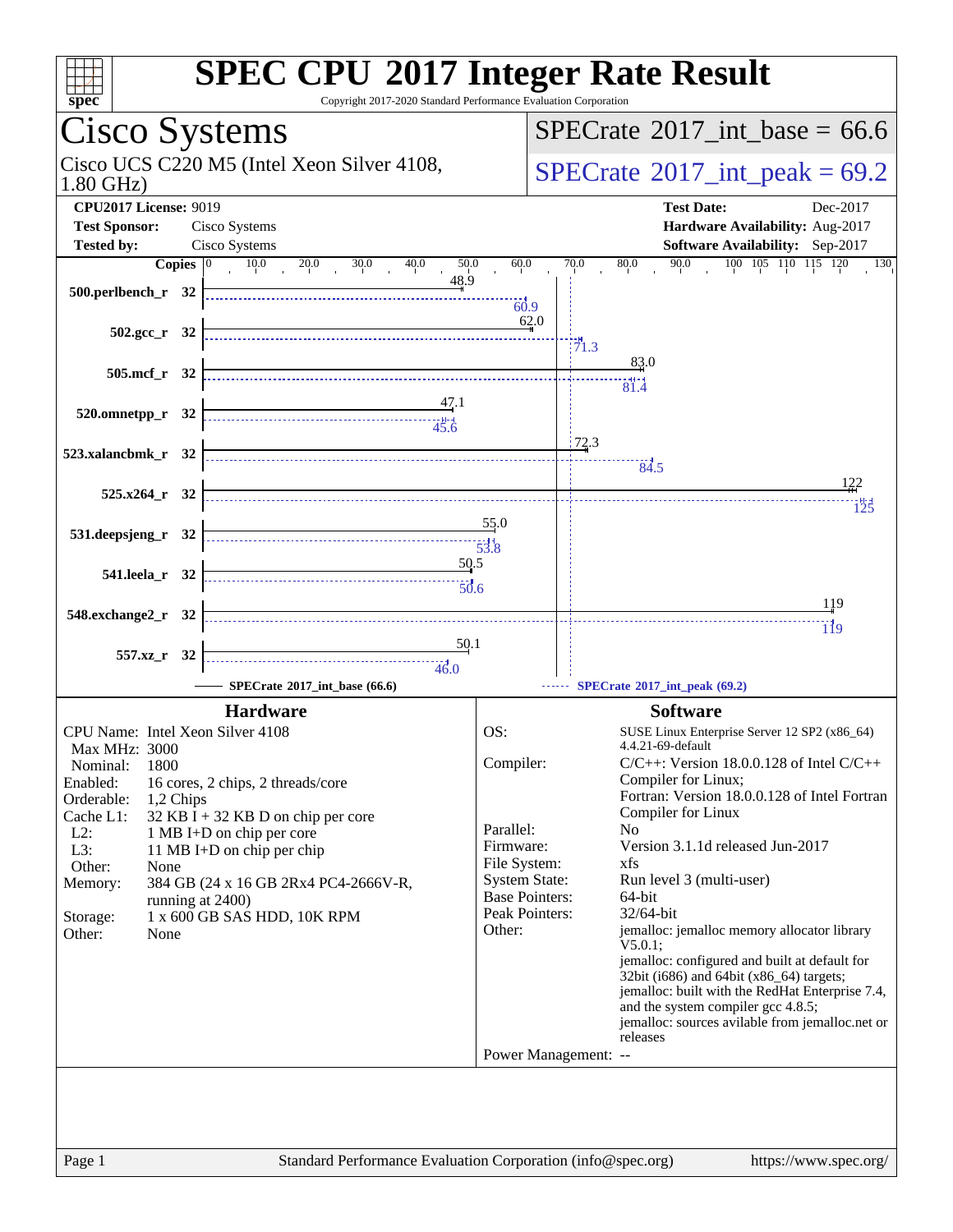

Copyright 2017-2020 Standard Performance Evaluation Corporation

### Cisco Systems

Cisco UCS C220 M5 (Intel Xeon Silver 4108,  $\vert$ [SPECrate](http://www.spec.org/auto/cpu2017/Docs/result-fields.html#SPECrate2017intpeak)®2017 int peak = 69.2

[SPECrate](http://www.spec.org/auto/cpu2017/Docs/result-fields.html#SPECrate2017intbase)®2017 int\_base = 66.6

1.80 GHz)

**[CPU2017 License:](http://www.spec.org/auto/cpu2017/Docs/result-fields.html#CPU2017License)** 9019 **[Test Date:](http://www.spec.org/auto/cpu2017/Docs/result-fields.html#TestDate)** Dec-2017 **[Test Sponsor:](http://www.spec.org/auto/cpu2017/Docs/result-fields.html#TestSponsor)** Cisco Systems **[Hardware Availability:](http://www.spec.org/auto/cpu2017/Docs/result-fields.html#HardwareAvailability)** Aug-2017 **[Tested by:](http://www.spec.org/auto/cpu2017/Docs/result-fields.html#Testedby)** Cisco Systems **[Software Availability:](http://www.spec.org/auto/cpu2017/Docs/result-fields.html#SoftwareAvailability)** Sep-2017

#### **[Results Table](http://www.spec.org/auto/cpu2017/Docs/result-fields.html#ResultsTable)**

|                                           | <b>Base</b>   |                |       |                |       | <b>Peak</b>    |       |               |                |              |                |              |                |              |
|-------------------------------------------|---------------|----------------|-------|----------------|-------|----------------|-------|---------------|----------------|--------------|----------------|--------------|----------------|--------------|
| <b>Benchmark</b>                          | <b>Copies</b> | <b>Seconds</b> | Ratio | <b>Seconds</b> | Ratio | <b>Seconds</b> | Ratio | <b>Copies</b> | <b>Seconds</b> | <b>Ratio</b> | <b>Seconds</b> | <b>Ratio</b> | <b>Seconds</b> | <b>Ratio</b> |
| 500.perlbench_r                           | 32            | 1046           | 48.7  | 1039           | 49.0  | 1042           | 48.9  | 32            | 836            | 60.9         | 837            | 60.9         | 840            | 60.7         |
| 502.gcc_r                                 | 32            | 731            | 62.0  | 729            | 62.2  | 735            | 61.6  | 32            | 635            | 71.3         | 636            | 71.3         | 640            | 70.8         |
| $505$ .mcf r                              | 32            | 627            | 82.4  | 623            | 83.0  | 623            | 83.0  | 32            | 621            | 83.2         | 641            | 80.6         | 635            | 81.4         |
| 520.omnetpp_r                             | 32            | 890            | 47.2  | 892            | 47.1  | 894            | 47.0  | 32            | 888            | 47.3         | 920            | 45.6         | 932            | 45.0         |
| 523.xalancbmk r                           | 32            | 466            | 72.6  | 467            | 72.3  | 469            | 72.0  | 32            | 400            | 84.5         | 400            | 84.5         | 399            | 84.7         |
| 525.x264 r                                | 32            | 455            | 123   | 460            | 122   | 458            | 122   | 32            | <b>450</b>     | 125          | 445            | 126          | 452            | 124          |
| 531.deepsjeng_r                           | 32            | 667            | 55.0  | 667            | 55.0  | 667            | 55.0  | 32            | 668            | 54.9         | 682            | 53.8         | 681            | 53.8         |
| 541.leela r                               | 32            | 1047           | 50.6  | 1051           | 50.4  | 1049           | 50.5  | 32            | 1050           | 50.5         | 1042           | 50.9         | 1047           | 50.6         |
| 548.exchange2_r                           | 32            | 707            | 119   | 706            | 119   | 705            | 119   | 32            | 706            | 119          | 707            | 119          | 707            | <u>119</u>   |
| 557.xz r                                  | 32            | 690            | 50.1  | 691            | 50.0  | 690            | 50.1  | 32            | 750            | 46.1         | 752            | 45.9         | 751            | 46.0         |
| $SPECrate^{\circ}2017$ int base =<br>66.6 |               |                |       |                |       |                |       |               |                |              |                |              |                |              |

**[SPECrate](http://www.spec.org/auto/cpu2017/Docs/result-fields.html#SPECrate2017intpeak)[2017\\_int\\_peak =](http://www.spec.org/auto/cpu2017/Docs/result-fields.html#SPECrate2017intpeak) 69.2**

Results appear in the [order in which they were run.](http://www.spec.org/auto/cpu2017/Docs/result-fields.html#RunOrder) Bold underlined text [indicates a median measurement.](http://www.spec.org/auto/cpu2017/Docs/result-fields.html#Median)

#### **[Submit Notes](http://www.spec.org/auto/cpu2017/Docs/result-fields.html#SubmitNotes)**

 The taskset mechanism was used to bind copies to processors. The config file option 'submit' was used to generate taskset commands to bind each copy to a specific processor. For details, please see the config file.

#### **[Operating System Notes](http://www.spec.org/auto/cpu2017/Docs/result-fields.html#OperatingSystemNotes)**

Stack size set to unlimited using "ulimit -s unlimited"

#### **[General Notes](http://www.spec.org/auto/cpu2017/Docs/result-fields.html#GeneralNotes)**

Environment variables set by runcpu before the start of the run: LD\_LIBRARY\_PATH = "/home/cpu2017/lib/ia32:/home/cpu2017/lib/intel64:/home/cpu2017/je5.0.1-32:/home/cpu2017/je5.0.1-64" Binaries compiled on a system with 1x Intel Core i7-4790 CPU + 32GB RAM

memory using Redhat Enterprise Linux 7.4

 Transparent Huge Pages enabled by default Prior to runcpu invocation

Filesystem page cache synced and cleared with:

sync; echo 3> /proc/sys/vm/drop\_caches

No: The test sponsor attests, as of date of publication, that CVE-2017-5754 (Meltdown) is mitigated in the system as tested and documented. No: The test sponsor attests, as of date of publication, that CVE-2017-5753 (Spectre variant 1)

is mitigated in the system as tested and documented.

No: The test sponsor attests, as of date of publication, that CVE-2017-5715 (Spectre variant 2) is mitigated in the system as tested and documented.

This benchmark result is intended to provide perspective on

**(Continued on next page)**

| Page 2 | Standard Performance Evaluation Corporation (info@spec.org) | https://www.spec.org/ |
|--------|-------------------------------------------------------------|-----------------------|
|--------|-------------------------------------------------------------|-----------------------|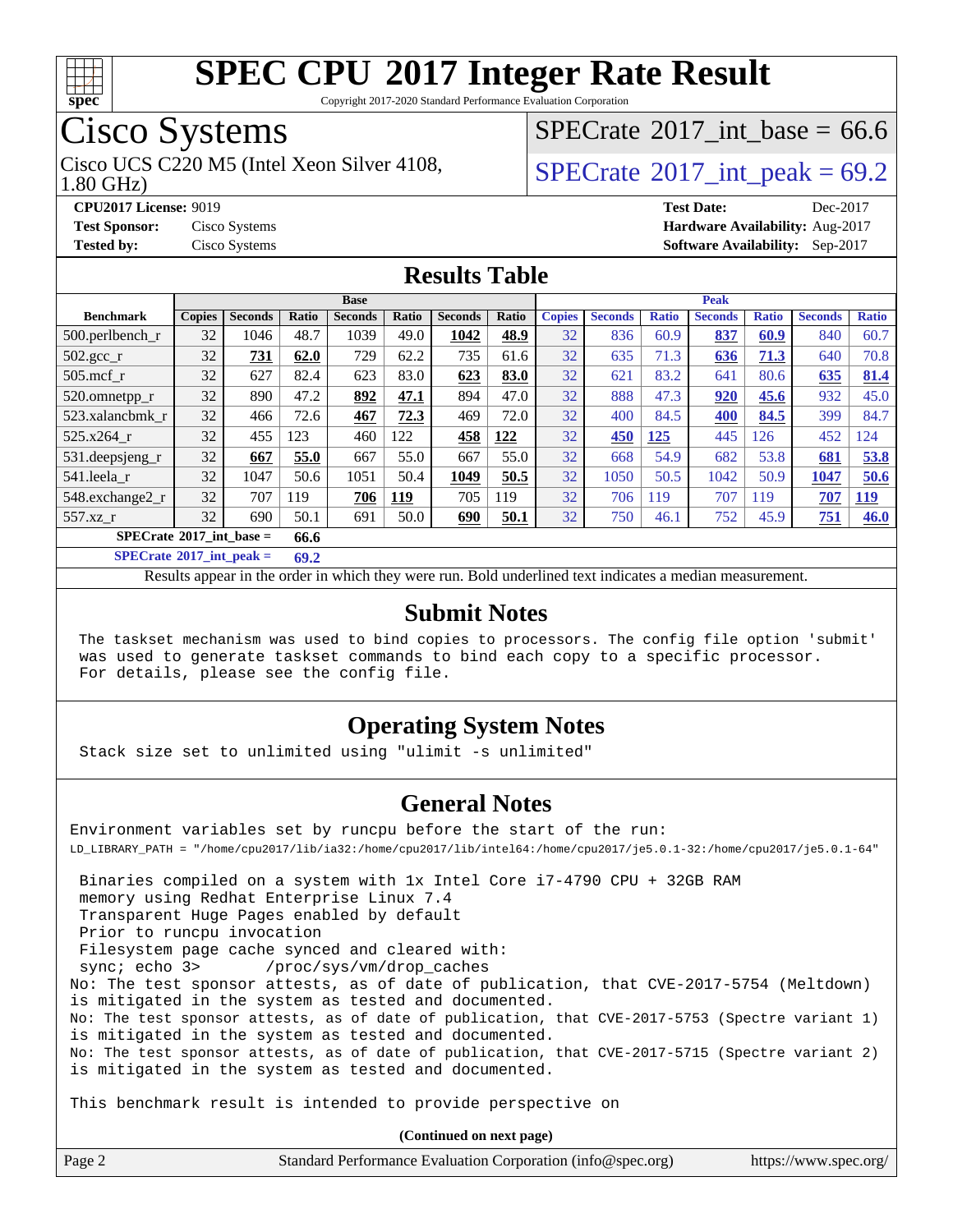

Copyright 2017-2020 Standard Performance Evaluation Corporation

### Cisco Systems

1.80 GHz) Cisco UCS C220 M5 (Intel Xeon Silver 4108,  $\vert$ [SPECrate](http://www.spec.org/auto/cpu2017/Docs/result-fields.html#SPECrate2017intpeak)®2017 int peak = 69.2

[SPECrate](http://www.spec.org/auto/cpu2017/Docs/result-fields.html#SPECrate2017intbase)®2017 int\_base = 66.6

**[Test Sponsor:](http://www.spec.org/auto/cpu2017/Docs/result-fields.html#TestSponsor)** Cisco Systems **[Hardware Availability:](http://www.spec.org/auto/cpu2017/Docs/result-fields.html#HardwareAvailability)** Aug-2017

**[CPU2017 License:](http://www.spec.org/auto/cpu2017/Docs/result-fields.html#CPU2017License)** 9019 **[Test Date:](http://www.spec.org/auto/cpu2017/Docs/result-fields.html#TestDate)** Dec-2017 **[Tested by:](http://www.spec.org/auto/cpu2017/Docs/result-fields.html#Testedby)** Cisco Systems **[Software Availability:](http://www.spec.org/auto/cpu2017/Docs/result-fields.html#SoftwareAvailability)** Sep-2017

#### **[General Notes \(Continued\)](http://www.spec.org/auto/cpu2017/Docs/result-fields.html#GeneralNotes)**

past performance using the historical hardware and/or software described on this result page.

The system as described on this result page was formerly generally available. At the time of this publication, it may not be shipping, and/or may not be supported, and/or may fail to meet other tests of General Availability described in the SPEC OSG Policy document, <http://www.spec.org/osg/policy.html>

This measured result may not be representative of the result that would be measured were this benchmark run with hardware and software available as of the publication date.

#### **[Platform Notes](http://www.spec.org/auto/cpu2017/Docs/result-fields.html#PlatformNotes)**

BIOS Settings: Intel HyperThreading Technology set to Enabled CPU performance set to Enterprise Power Performance Tuning set to OS Controls SNC set to Enabled IMC Interleaving set to 1-way Interleave Patrol Scrub set to Disabled Sysinfo program /home/cpu2017/bin/sysinfo Rev: r5797 of 2017-06-14 96c45e4568ad54c135fd618bcc091c0f running on linux-3joc Sat Dec 16 06:44:39 2017 SUT (System Under Test) info as seen by some common utilities. For more information on this section, see <https://www.spec.org/cpu2017/Docs/config.html#sysinfo> From /proc/cpuinfo model name : Intel(R) Xeon(R) Silver 4108 CPU @ 1.80GHz 2 "physical id"s (chips) 32 "processors" cores, siblings (Caution: counting these is hw and system dependent. The following excerpts from /proc/cpuinfo might not be reliable. Use with caution.) cpu cores : 8 siblings : 16 physical 0: cores 0 1 2 3 4 5 6 7 physical 1: cores 0 1 2 3 4 5 6 7 From lscpu: Architecture: x86\_64 CPU op-mode(s): 32-bit, 64-bit Byte Order: Little Endian **(Continued on next page)**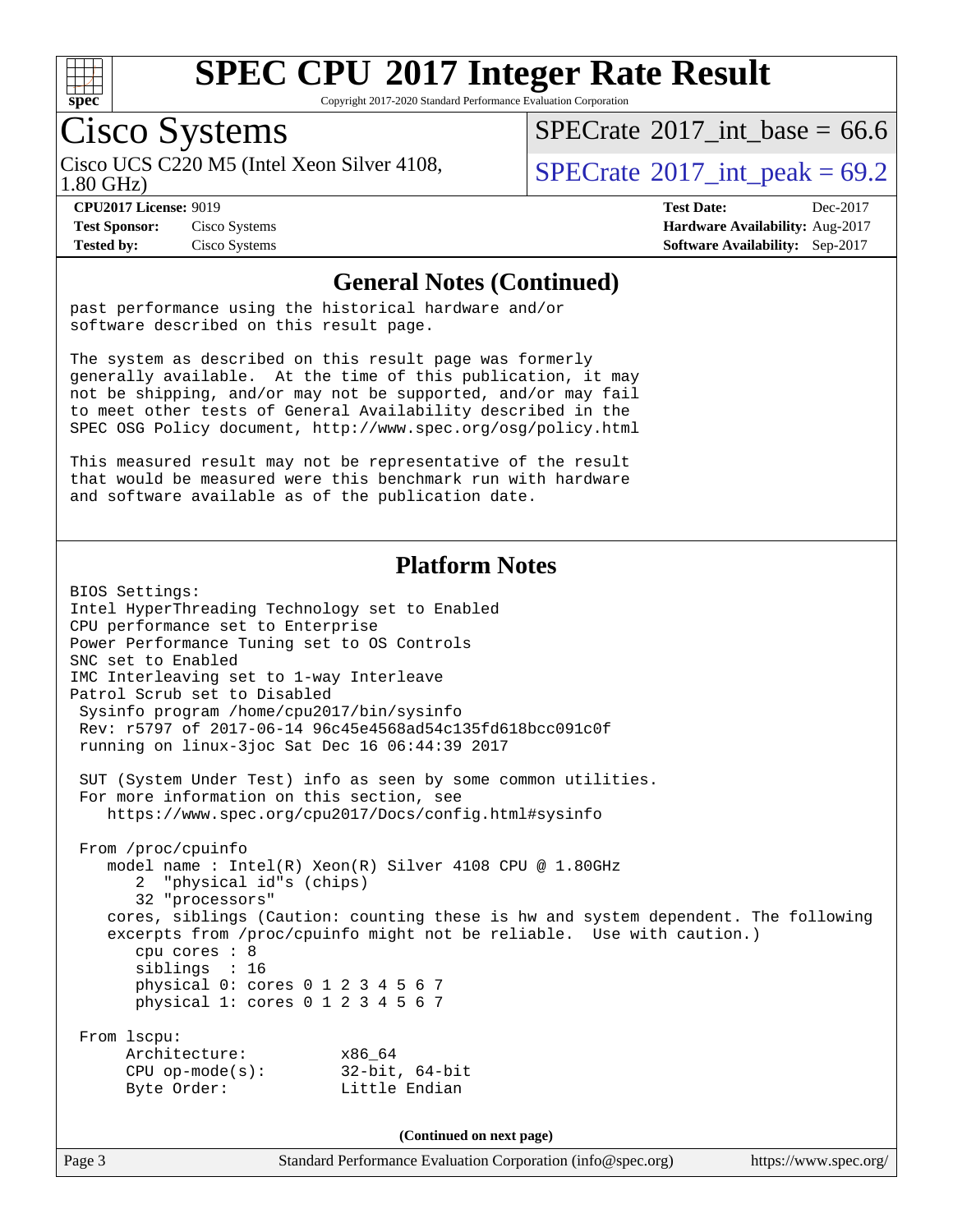

Copyright 2017-2020 Standard Performance Evaluation Corporation

# Cisco Systems<br>Cisco UCS C220 M5 (Intel Xeon Silver 4108,

1.80 GHz)

 $SPECTate$ <sup>®</sup>[2017\\_int\\_base =](http://www.spec.org/auto/cpu2017/Docs/result-fields.html#SPECrate2017intbase) 66.6

 $SPECTate<sup>®</sup>2017_int_ppeak = 69.2$ 

**[Tested by:](http://www.spec.org/auto/cpu2017/Docs/result-fields.html#Testedby)** Cisco Systems **[Software Availability:](http://www.spec.org/auto/cpu2017/Docs/result-fields.html#SoftwareAvailability)** Sep-2017

**[CPU2017 License:](http://www.spec.org/auto/cpu2017/Docs/result-fields.html#CPU2017License)** 9019 **[Test Date:](http://www.spec.org/auto/cpu2017/Docs/result-fields.html#TestDate)** Dec-2017 **[Test Sponsor:](http://www.spec.org/auto/cpu2017/Docs/result-fields.html#TestSponsor)** Cisco Systems **[Hardware Availability:](http://www.spec.org/auto/cpu2017/Docs/result-fields.html#HardwareAvailability)** Aug-2017

#### **[Platform Notes \(Continued\)](http://www.spec.org/auto/cpu2017/Docs/result-fields.html#PlatformNotes)**

| Page 4 | Standard Performance Evaluation Corporation (info@spec.org)<br>https://www.spec.org/                                                                                                                                                                                                                                                                                                                                                                                                                                                                                                                                                                                                                                                                                                                                                                                                                                                                                                                                                                                                                                                                                                                                                                                                                                                                                                                                                                                                                |
|--------|-----------------------------------------------------------------------------------------------------------------------------------------------------------------------------------------------------------------------------------------------------------------------------------------------------------------------------------------------------------------------------------------------------------------------------------------------------------------------------------------------------------------------------------------------------------------------------------------------------------------------------------------------------------------------------------------------------------------------------------------------------------------------------------------------------------------------------------------------------------------------------------------------------------------------------------------------------------------------------------------------------------------------------------------------------------------------------------------------------------------------------------------------------------------------------------------------------------------------------------------------------------------------------------------------------------------------------------------------------------------------------------------------------------------------------------------------------------------------------------------------------|
|        | (Continued on next page)                                                                                                                                                                                                                                                                                                                                                                                                                                                                                                                                                                                                                                                                                                                                                                                                                                                                                                                                                                                                                                                                                                                                                                                                                                                                                                                                                                                                                                                                            |
|        | From numactl --hardware WARNING: a numactl 'node' might or might not correspond to a<br>physical chip.<br>$available: 2 nodes (0-1)$<br>node 0 cpus: 0 1 2 3 4 5 6 7 16 17 18 19 20 21 22 23<br>node 0 size: 192091 MB<br>node 0 free: 187563 MB<br>node 1 cpus: 8 9 10 11 12 13 14 15 24 25 26 27 28 29 30 31<br>node 1 size: 193518 MB<br>node 1 free: 187860 MB<br>node distances:<br>node<br>0<br>$\mathbf 1$                                                                                                                                                                                                                                                                                                                                                                                                                                                                                                                                                                                                                                                                                                                                                                                                                                                                                                                                                                                                                                                                                   |
|        | $0 - 31$<br>On-line $CPU(s)$ list:<br>Thread(s) per core:<br>2<br>8<br>$Core(s)$ per socket:<br>$\overline{a}$<br>Socket(s):<br>2<br>NUMA node(s):<br>Vendor ID:<br>GenuineIntel<br>CPU family:<br>6<br>85<br>Model:<br>Model name:<br>$Intel(R) Xeon(R) Silver 4108 CPU @ 1.80GHz$<br>Stepping:<br>4<br>2247.796<br>CPU MHz:<br>3000.0000<br>CPU max MHz:<br>CPU min MHz:<br>800.0000<br>BogoMIPS:<br>3591.56<br>Virtualization:<br>$VT - x$<br>L1d cache:<br>32K<br>32K<br>Lli cache:<br>$L2$ cache:<br>1024K<br>L3 cache:<br>11264K<br>NUMA node0 CPU(s):<br>$0 - 7, 16 - 23$<br>NUMA nodel CPU(s):<br>$8 - 15, 24 - 31$<br>Flags:<br>fpu vme de pse tsc msr pae mce cx8 apic sep mtrr pge mca cmov<br>pat pse36 clflush dts acpi mmx fxsr sse sse2 ss ht tm pbe syscall nx pdpelgb rdtscp<br>lm constant_tsc art arch_perfmon pebs bts rep_good nopl xtopology nonstop_tsc<br>aperfmperf eagerfpu pni pclmulqdq dtes64 monitor ds_cpl vmx smx est tm2 ssse3 sdbg<br>fma cx16 xtpr pdcm pcid dca sse4_1 sse4_2 x2apic movbe popcnt tsc_deadline_timer aes<br>xsave avx f16c rdrand lahf_lm abm 3dnowprefetch ida arat epb pln pts dtherm hwp<br>hwp_act_window hwp_epp hwp_pkg_req intel_pt tpr_shadow vnmi flexpriority ept vpid<br>fsgsbase tsc_adjust bmil hle avx2 smep bmi2 erms invpcid rtm cqm mpx avx512f<br>avx512dq rdseed adx smap clflushopt clwb avx512cd avx512bw avx512vl xsaveopt xsavec<br>xgetbv1 cqm_llc cqm_occup_llc<br>/proc/cpuinfo cache data<br>cache size : $11264$ KB |
|        | CPU(s):<br>32                                                                                                                                                                                                                                                                                                                                                                                                                                                                                                                                                                                                                                                                                                                                                                                                                                                                                                                                                                                                                                                                                                                                                                                                                                                                                                                                                                                                                                                                                       |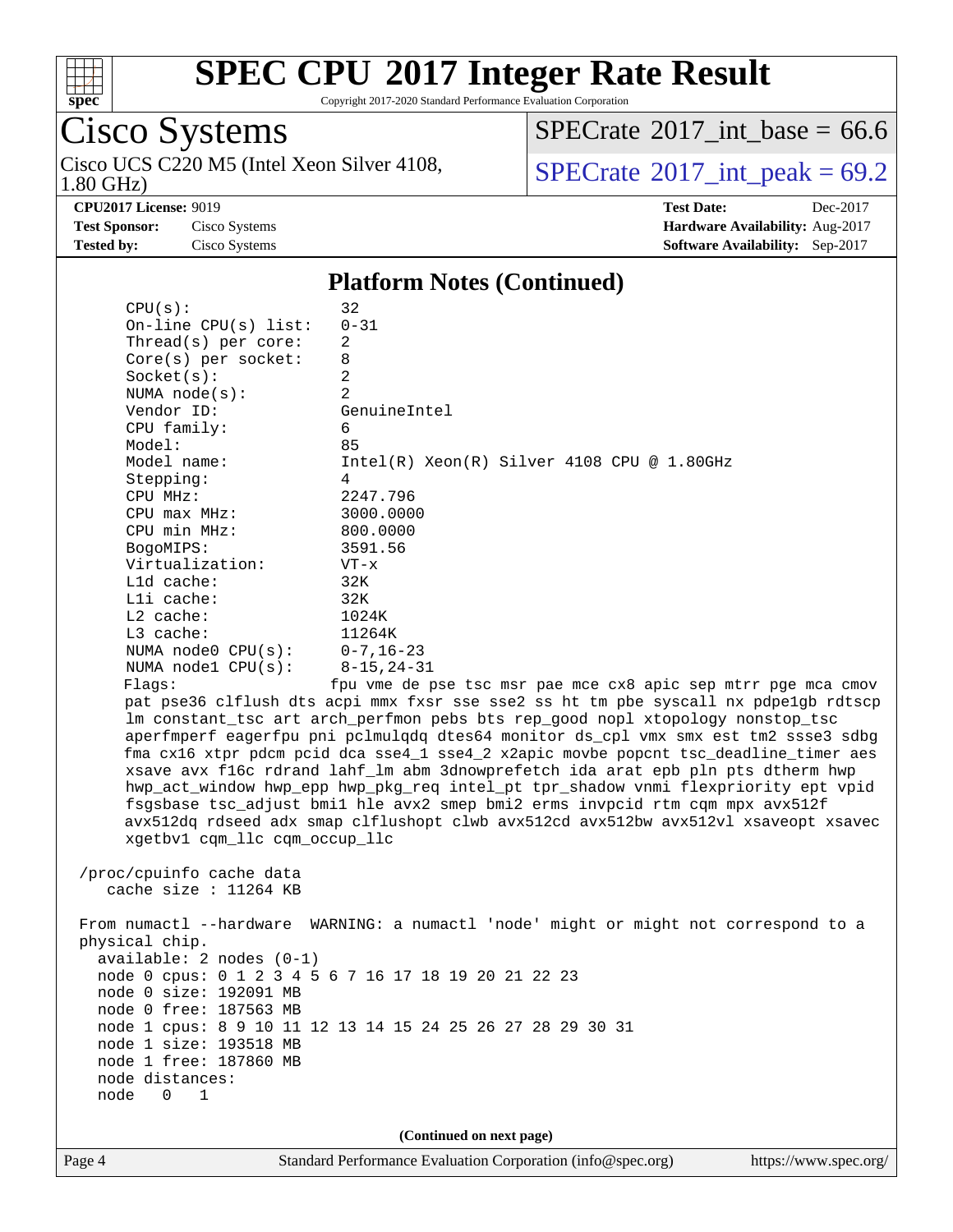

Copyright 2017-2020 Standard Performance Evaluation Corporation

### Cisco Systems

1.80 GHz) Cisco UCS C220 M5 (Intel Xeon Silver 4108,  $\vert$ [SPECrate](http://www.spec.org/auto/cpu2017/Docs/result-fields.html#SPECrate2017intpeak)®2017 int peak = 69.2

[SPECrate](http://www.spec.org/auto/cpu2017/Docs/result-fields.html#SPECrate2017intbase)®2017 int\_base = 66.6

**[CPU2017 License:](http://www.spec.org/auto/cpu2017/Docs/result-fields.html#CPU2017License)** 9019 **[Test Date:](http://www.spec.org/auto/cpu2017/Docs/result-fields.html#TestDate)** Dec-2017 **[Test Sponsor:](http://www.spec.org/auto/cpu2017/Docs/result-fields.html#TestSponsor)** Cisco Systems **[Hardware Availability:](http://www.spec.org/auto/cpu2017/Docs/result-fields.html#HardwareAvailability)** Aug-2017 **[Tested by:](http://www.spec.org/auto/cpu2017/Docs/result-fields.html#Testedby)** Cisco Systems **[Software Availability:](http://www.spec.org/auto/cpu2017/Docs/result-fields.html#SoftwareAvailability)** Sep-2017

#### **[Platform Notes \(Continued\)](http://www.spec.org/auto/cpu2017/Docs/result-fields.html#PlatformNotes)**

 0: 10 21 1: 21 10 From /proc/meminfo MemTotal: 394864760 kB HugePages\_Total: 0 Hugepagesize: 2048 kB /usr/bin/lsb\_release -d SUSE Linux Enterprise Server 12 SP2 From /etc/\*release\* /etc/\*version\* SuSE-release: SUSE Linux Enterprise Server 12 (x86\_64) VERSION = 12 PATCHLEVEL = 2 # This file is deprecated and will be removed in a future service pack or release. # Please check /etc/os-release for details about this release. os-release: NAME="SLES" VERSION="12-SP2" VERSION\_ID="12.2" PRETTY\_NAME="SUSE Linux Enterprise Server 12 SP2" ID="sles" ANSI\_COLOR="0;32" CPE\_NAME="cpe:/o:suse:sles:12:sp2" uname -a: Linux linux-3joc 4.4.21-69-default #1 SMP Tue Oct 25 10:58:20 UTC 2016 (9464f67) x86\_64 x86\_64 x86\_64 GNU/Linux run-level 3 Dec 14 03:38 SPEC is set to: /home/cpu2017 Filesystem Type Size Used Avail Use% Mounted on /dev/sda3 xfs 516G 114G 403G 23% /home Additional information from dmidecode follows. WARNING: Use caution when you interpret this section. The 'dmidecode' program reads system data which is "intended to allow hardware to be accurately determined", but the intent may not be met, as there are frequent changes to hardware, firmware, and the "DMTF SMBIOS" standard. BIOS Cisco Systems, Inc. C220M5.3.1.1d.0.0615170645 06/15/2017 Memory: 24x 0xCE00 M393A2G40EB2-CTD 16 GB 2 rank 2666, configured at 2400 (End of data from sysinfo program)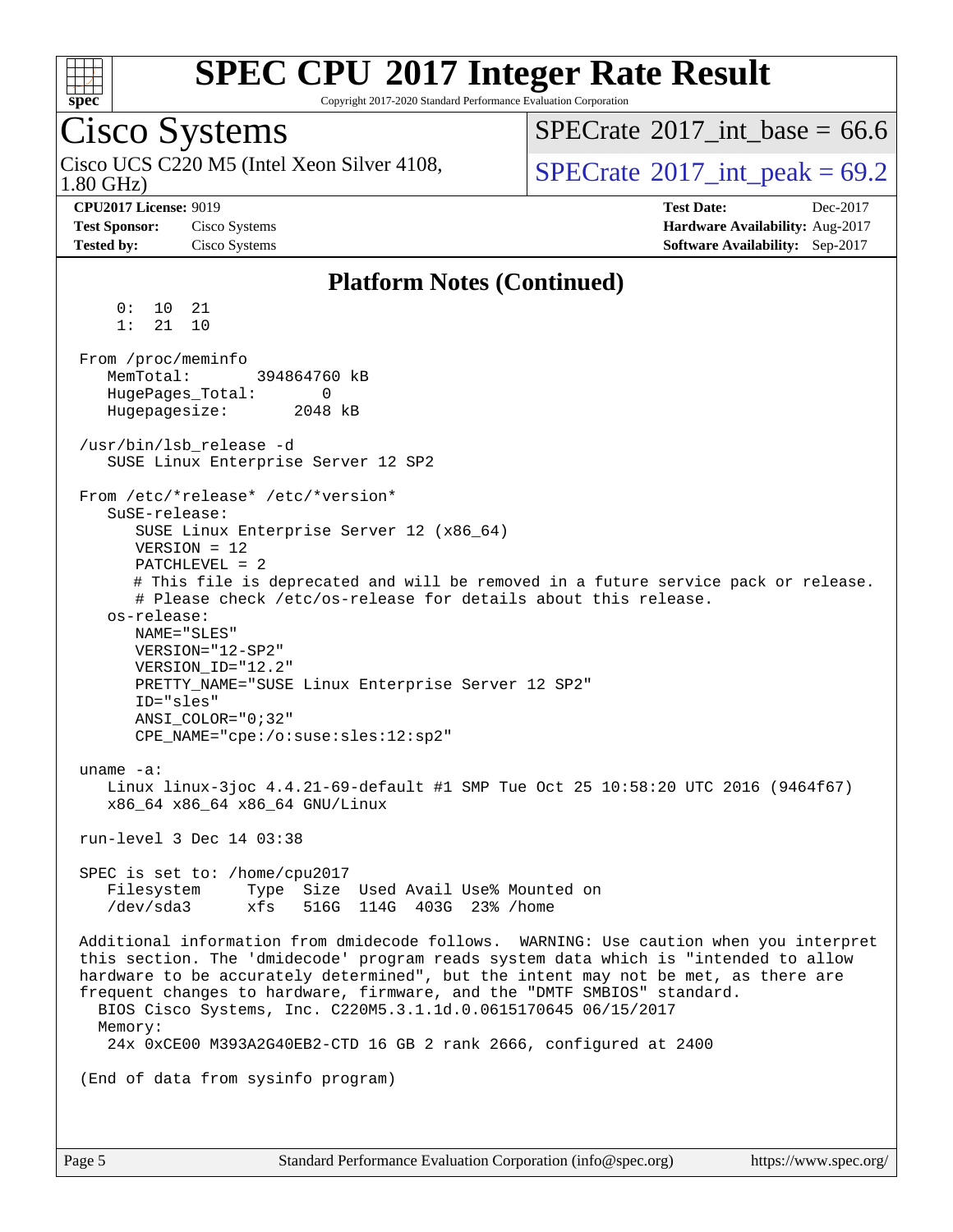

Copyright 2017-2020 Standard Performance Evaluation Corporation

## Cisco Systems

1.80 GHz) Cisco UCS C220 M5 (Intel Xeon Silver 4108,  $SPECrate^{\circ}2017\_int\_peak = 69.2$  $SPECrate^{\circ}2017\_int\_peak = 69.2$ 

[SPECrate](http://www.spec.org/auto/cpu2017/Docs/result-fields.html#SPECrate2017intbase)<sup>®</sup>2017 int\_base = 66.6

**[CPU2017 License:](http://www.spec.org/auto/cpu2017/Docs/result-fields.html#CPU2017License)** 9019 **[Test Date:](http://www.spec.org/auto/cpu2017/Docs/result-fields.html#TestDate)** Dec-2017 **[Test Sponsor:](http://www.spec.org/auto/cpu2017/Docs/result-fields.html#TestSponsor)** Cisco Systems **[Hardware Availability:](http://www.spec.org/auto/cpu2017/Docs/result-fields.html#HardwareAvailability)** Aug-2017 **[Tested by:](http://www.spec.org/auto/cpu2017/Docs/result-fields.html#Testedby)** Cisco Systems **[Software Availability:](http://www.spec.org/auto/cpu2017/Docs/result-fields.html#SoftwareAvailability)** Sep-2017

#### **[Compiler Version Notes](http://www.spec.org/auto/cpu2017/Docs/result-fields.html#CompilerVersionNotes)**

| 500.perlbench $r(base, peak)$ 502.gcc $r(base, peak)$ 505.mcf $r(base,$<br>C<br>peak) 525.x264_r(base, peak) 557.xz_r(base, peak) |  |  |  |  |  |
|-----------------------------------------------------------------------------------------------------------------------------------|--|--|--|--|--|
| icc (ICC) 18.0.0 20170811<br>Copyright (C) 1985-2017 Intel Corporation. All rights reserved.                                      |  |  |  |  |  |
| 520.omnetpp_r(base, peak) 523.xalancbmk_r(base, peak)<br>$C++$<br>531.deepsjeng_r(base, peak) 541.leela_r(base, peak)             |  |  |  |  |  |
| icpc (ICC) 18.0.0 20170811<br>Copyright (C) 1985-2017 Intel Corporation. All rights reserved.                                     |  |  |  |  |  |
| Fortran   548. $exchange2 r(base, peak)$                                                                                          |  |  |  |  |  |
| ifort (IFORT) 18.0.0 20170811<br>Copyright (C) 1985-2017 Intel Corporation. All rights reserved.                                  |  |  |  |  |  |
|                                                                                                                                   |  |  |  |  |  |

#### **[Base Compiler Invocation](http://www.spec.org/auto/cpu2017/Docs/result-fields.html#BaseCompilerInvocation)**

[C benchmarks](http://www.spec.org/auto/cpu2017/Docs/result-fields.html#Cbenchmarks):

[icc](http://www.spec.org/cpu2017/results/res2018q1/cpu2017-20171225-02092.flags.html#user_CCbase_intel_icc_18.0_66fc1ee009f7361af1fbd72ca7dcefbb700085f36577c54f309893dd4ec40d12360134090235512931783d35fd58c0460139e722d5067c5574d8eaf2b3e37e92)

[C++ benchmarks:](http://www.spec.org/auto/cpu2017/Docs/result-fields.html#CXXbenchmarks) [icpc](http://www.spec.org/cpu2017/results/res2018q1/cpu2017-20171225-02092.flags.html#user_CXXbase_intel_icpc_18.0_c510b6838c7f56d33e37e94d029a35b4a7bccf4766a728ee175e80a419847e808290a9b78be685c44ab727ea267ec2f070ec5dc83b407c0218cded6866a35d07)

[Fortran benchmarks](http://www.spec.org/auto/cpu2017/Docs/result-fields.html#Fortranbenchmarks): [ifort](http://www.spec.org/cpu2017/results/res2018q1/cpu2017-20171225-02092.flags.html#user_FCbase_intel_ifort_18.0_8111460550e3ca792625aed983ce982f94888b8b503583aa7ba2b8303487b4d8a21a13e7191a45c5fd58ff318f48f9492884d4413fa793fd88dd292cad7027ca)

### **[Base Portability Flags](http://www.spec.org/auto/cpu2017/Docs/result-fields.html#BasePortabilityFlags)**

 500.perlbench\_r: [-DSPEC\\_LP64](http://www.spec.org/cpu2017/results/res2018q1/cpu2017-20171225-02092.flags.html#b500.perlbench_r_basePORTABILITY_DSPEC_LP64) [-DSPEC\\_LINUX\\_X64](http://www.spec.org/cpu2017/results/res2018q1/cpu2017-20171225-02092.flags.html#b500.perlbench_r_baseCPORTABILITY_DSPEC_LINUX_X64) 502.gcc\_r: [-DSPEC\\_LP64](http://www.spec.org/cpu2017/results/res2018q1/cpu2017-20171225-02092.flags.html#suite_basePORTABILITY502_gcc_r_DSPEC_LP64) 505.mcf\_r: [-DSPEC\\_LP64](http://www.spec.org/cpu2017/results/res2018q1/cpu2017-20171225-02092.flags.html#suite_basePORTABILITY505_mcf_r_DSPEC_LP64) 520.omnetpp\_r: [-DSPEC\\_LP64](http://www.spec.org/cpu2017/results/res2018q1/cpu2017-20171225-02092.flags.html#suite_basePORTABILITY520_omnetpp_r_DSPEC_LP64) 523.xalancbmk\_r: [-DSPEC\\_LP64](http://www.spec.org/cpu2017/results/res2018q1/cpu2017-20171225-02092.flags.html#suite_basePORTABILITY523_xalancbmk_r_DSPEC_LP64) [-DSPEC\\_LINUX](http://www.spec.org/cpu2017/results/res2018q1/cpu2017-20171225-02092.flags.html#b523.xalancbmk_r_baseCXXPORTABILITY_DSPEC_LINUX) 525.x264\_r: [-DSPEC\\_LP64](http://www.spec.org/cpu2017/results/res2018q1/cpu2017-20171225-02092.flags.html#suite_basePORTABILITY525_x264_r_DSPEC_LP64) 531.deepsjeng\_r: [-DSPEC\\_LP64](http://www.spec.org/cpu2017/results/res2018q1/cpu2017-20171225-02092.flags.html#suite_basePORTABILITY531_deepsjeng_r_DSPEC_LP64)

**(Continued on next page)**

Page 6 Standard Performance Evaluation Corporation [\(info@spec.org\)](mailto:info@spec.org) <https://www.spec.org/>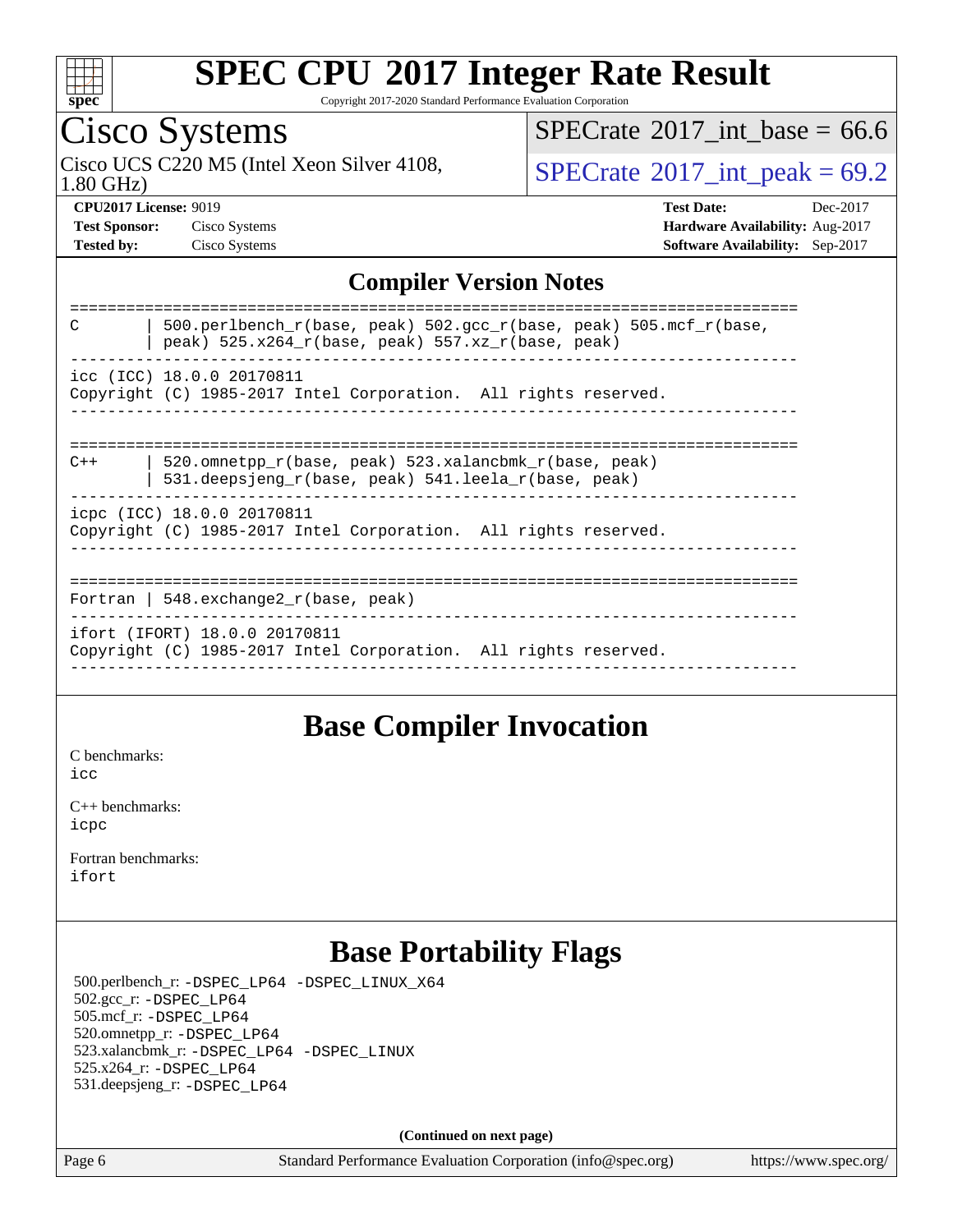

Copyright 2017-2020 Standard Performance Evaluation Corporation

### Cisco Systems

1.80 GHz) Cisco UCS C220 M5 (Intel Xeon Silver 4108,  $\vert$ [SPECrate](http://www.spec.org/auto/cpu2017/Docs/result-fields.html#SPECrate2017intpeak)®2017 int peak = 69.2

[SPECrate](http://www.spec.org/auto/cpu2017/Docs/result-fields.html#SPECrate2017intbase)®2017 int\_base = 66.6

**[CPU2017 License:](http://www.spec.org/auto/cpu2017/Docs/result-fields.html#CPU2017License)** 9019 **[Test Date:](http://www.spec.org/auto/cpu2017/Docs/result-fields.html#TestDate)** Dec-2017 **[Test Sponsor:](http://www.spec.org/auto/cpu2017/Docs/result-fields.html#TestSponsor)** Cisco Systems **[Hardware Availability:](http://www.spec.org/auto/cpu2017/Docs/result-fields.html#HardwareAvailability)** Aug-2017 **[Tested by:](http://www.spec.org/auto/cpu2017/Docs/result-fields.html#Testedby)** Cisco Systems **[Software Availability:](http://www.spec.org/auto/cpu2017/Docs/result-fields.html#SoftwareAvailability)** Sep-2017

### **[Base Portability Flags \(Continued\)](http://www.spec.org/auto/cpu2017/Docs/result-fields.html#BasePortabilityFlags)**

 541.leela\_r: [-DSPEC\\_LP64](http://www.spec.org/cpu2017/results/res2018q1/cpu2017-20171225-02092.flags.html#suite_basePORTABILITY541_leela_r_DSPEC_LP64) 548.exchange2\_r: [-DSPEC\\_LP64](http://www.spec.org/cpu2017/results/res2018q1/cpu2017-20171225-02092.flags.html#suite_basePORTABILITY548_exchange2_r_DSPEC_LP64) 557.xz\_r: [-DSPEC\\_LP64](http://www.spec.org/cpu2017/results/res2018q1/cpu2017-20171225-02092.flags.html#suite_basePORTABILITY557_xz_r_DSPEC_LP64)

### **[Base Optimization Flags](http://www.spec.org/auto/cpu2017/Docs/result-fields.html#BaseOptimizationFlags)**

[C benchmarks](http://www.spec.org/auto/cpu2017/Docs/result-fields.html#Cbenchmarks):

[-Wl,-z,muldefs](http://www.spec.org/cpu2017/results/res2018q1/cpu2017-20171225-02092.flags.html#user_CCbase_link_force_multiple1_b4cbdb97b34bdee9ceefcfe54f4c8ea74255f0b02a4b23e853cdb0e18eb4525ac79b5a88067c842dd0ee6996c24547a27a4b99331201badda8798ef8a743f577) [-xCORE-AVX512](http://www.spec.org/cpu2017/results/res2018q1/cpu2017-20171225-02092.flags.html#user_CCbase_f-xCORE-AVX512) [-ipo](http://www.spec.org/cpu2017/results/res2018q1/cpu2017-20171225-02092.flags.html#user_CCbase_f-ipo) [-O3](http://www.spec.org/cpu2017/results/res2018q1/cpu2017-20171225-02092.flags.html#user_CCbase_f-O3) [-no-prec-div](http://www.spec.org/cpu2017/results/res2018q1/cpu2017-20171225-02092.flags.html#user_CCbase_f-no-prec-div) [-qopt-mem-layout-trans=3](http://www.spec.org/cpu2017/results/res2018q1/cpu2017-20171225-02092.flags.html#user_CCbase_f-qopt-mem-layout-trans_de80db37974c74b1f0e20d883f0b675c88c3b01e9d123adea9b28688d64333345fb62bc4a798493513fdb68f60282f9a726aa07f478b2f7113531aecce732043) [-L/usr/local/je5.0.1-64/lib](http://www.spec.org/cpu2017/results/res2018q1/cpu2017-20171225-02092.flags.html#user_CCbase_jemalloc_link_path64_4b10a636b7bce113509b17f3bd0d6226c5fb2346b9178c2d0232c14f04ab830f976640479e5c33dc2bcbbdad86ecfb6634cbbd4418746f06f368b512fced5394) [-ljemalloc](http://www.spec.org/cpu2017/results/res2018q1/cpu2017-20171225-02092.flags.html#user_CCbase_jemalloc_link_lib_d1249b907c500fa1c0672f44f562e3d0f79738ae9e3c4a9c376d49f265a04b9c99b167ecedbf6711b3085be911c67ff61f150a17b3472be731631ba4d0471706)

[C++ benchmarks:](http://www.spec.org/auto/cpu2017/Docs/result-fields.html#CXXbenchmarks)

[-Wl,-z,muldefs](http://www.spec.org/cpu2017/results/res2018q1/cpu2017-20171225-02092.flags.html#user_CXXbase_link_force_multiple1_b4cbdb97b34bdee9ceefcfe54f4c8ea74255f0b02a4b23e853cdb0e18eb4525ac79b5a88067c842dd0ee6996c24547a27a4b99331201badda8798ef8a743f577) [-xCORE-AVX512](http://www.spec.org/cpu2017/results/res2018q1/cpu2017-20171225-02092.flags.html#user_CXXbase_f-xCORE-AVX512) [-ipo](http://www.spec.org/cpu2017/results/res2018q1/cpu2017-20171225-02092.flags.html#user_CXXbase_f-ipo) [-O3](http://www.spec.org/cpu2017/results/res2018q1/cpu2017-20171225-02092.flags.html#user_CXXbase_f-O3) [-no-prec-div](http://www.spec.org/cpu2017/results/res2018q1/cpu2017-20171225-02092.flags.html#user_CXXbase_f-no-prec-div) [-qopt-mem-layout-trans=3](http://www.spec.org/cpu2017/results/res2018q1/cpu2017-20171225-02092.flags.html#user_CXXbase_f-qopt-mem-layout-trans_de80db37974c74b1f0e20d883f0b675c88c3b01e9d123adea9b28688d64333345fb62bc4a798493513fdb68f60282f9a726aa07f478b2f7113531aecce732043) [-L/usr/local/je5.0.1-64/lib](http://www.spec.org/cpu2017/results/res2018q1/cpu2017-20171225-02092.flags.html#user_CXXbase_jemalloc_link_path64_4b10a636b7bce113509b17f3bd0d6226c5fb2346b9178c2d0232c14f04ab830f976640479e5c33dc2bcbbdad86ecfb6634cbbd4418746f06f368b512fced5394) [-ljemalloc](http://www.spec.org/cpu2017/results/res2018q1/cpu2017-20171225-02092.flags.html#user_CXXbase_jemalloc_link_lib_d1249b907c500fa1c0672f44f562e3d0f79738ae9e3c4a9c376d49f265a04b9c99b167ecedbf6711b3085be911c67ff61f150a17b3472be731631ba4d0471706)

[Fortran benchmarks](http://www.spec.org/auto/cpu2017/Docs/result-fields.html#Fortranbenchmarks):

[-Wl,-z,muldefs](http://www.spec.org/cpu2017/results/res2018q1/cpu2017-20171225-02092.flags.html#user_FCbase_link_force_multiple1_b4cbdb97b34bdee9ceefcfe54f4c8ea74255f0b02a4b23e853cdb0e18eb4525ac79b5a88067c842dd0ee6996c24547a27a4b99331201badda8798ef8a743f577) [-xCORE-AVX512](http://www.spec.org/cpu2017/results/res2018q1/cpu2017-20171225-02092.flags.html#user_FCbase_f-xCORE-AVX512) [-ipo](http://www.spec.org/cpu2017/results/res2018q1/cpu2017-20171225-02092.flags.html#user_FCbase_f-ipo) [-O3](http://www.spec.org/cpu2017/results/res2018q1/cpu2017-20171225-02092.flags.html#user_FCbase_f-O3) [-no-prec-div](http://www.spec.org/cpu2017/results/res2018q1/cpu2017-20171225-02092.flags.html#user_FCbase_f-no-prec-div) [-qopt-mem-layout-trans=3](http://www.spec.org/cpu2017/results/res2018q1/cpu2017-20171225-02092.flags.html#user_FCbase_f-qopt-mem-layout-trans_de80db37974c74b1f0e20d883f0b675c88c3b01e9d123adea9b28688d64333345fb62bc4a798493513fdb68f60282f9a726aa07f478b2f7113531aecce732043) [-nostandard-realloc-lhs](http://www.spec.org/cpu2017/results/res2018q1/cpu2017-20171225-02092.flags.html#user_FCbase_f_2003_std_realloc_82b4557e90729c0f113870c07e44d33d6f5a304b4f63d4c15d2d0f1fab99f5daaed73bdb9275d9ae411527f28b936061aa8b9c8f2d63842963b95c9dd6426b8a) [-align array32byte](http://www.spec.org/cpu2017/results/res2018q1/cpu2017-20171225-02092.flags.html#user_FCbase_align_array32byte_b982fe038af199962ba9a80c053b8342c548c85b40b8e86eb3cc33dee0d7986a4af373ac2d51c3f7cf710a18d62fdce2948f201cd044323541f22fc0fffc51b6) [-L/usr/local/je5.0.1-64/lib](http://www.spec.org/cpu2017/results/res2018q1/cpu2017-20171225-02092.flags.html#user_FCbase_jemalloc_link_path64_4b10a636b7bce113509b17f3bd0d6226c5fb2346b9178c2d0232c14f04ab830f976640479e5c33dc2bcbbdad86ecfb6634cbbd4418746f06f368b512fced5394) [-ljemalloc](http://www.spec.org/cpu2017/results/res2018q1/cpu2017-20171225-02092.flags.html#user_FCbase_jemalloc_link_lib_d1249b907c500fa1c0672f44f562e3d0f79738ae9e3c4a9c376d49f265a04b9c99b167ecedbf6711b3085be911c67ff61f150a17b3472be731631ba4d0471706)

#### **[Base Other Flags](http://www.spec.org/auto/cpu2017/Docs/result-fields.html#BaseOtherFlags)**

[C benchmarks](http://www.spec.org/auto/cpu2017/Docs/result-fields.html#Cbenchmarks):  $-m64$   $-std=cl1$ 

[C++ benchmarks:](http://www.spec.org/auto/cpu2017/Docs/result-fields.html#CXXbenchmarks) [-m64](http://www.spec.org/cpu2017/results/res2018q1/cpu2017-20171225-02092.flags.html#user_CXXbase_intel_intel64_18.0_af43caccfc8ded86e7699f2159af6efc7655f51387b94da716254467f3c01020a5059329e2569e4053f409e7c9202a7efc638f7a6d1ffb3f52dea4a3e31d82ab)

[Fortran benchmarks](http://www.spec.org/auto/cpu2017/Docs/result-fields.html#Fortranbenchmarks): [-m64](http://www.spec.org/cpu2017/results/res2018q1/cpu2017-20171225-02092.flags.html#user_FCbase_intel_intel64_18.0_af43caccfc8ded86e7699f2159af6efc7655f51387b94da716254467f3c01020a5059329e2569e4053f409e7c9202a7efc638f7a6d1ffb3f52dea4a3e31d82ab)

### **[Peak Compiler Invocation](http://www.spec.org/auto/cpu2017/Docs/result-fields.html#PeakCompilerInvocation)**

[C benchmarks](http://www.spec.org/auto/cpu2017/Docs/result-fields.html#Cbenchmarks): [icc](http://www.spec.org/cpu2017/results/res2018q1/cpu2017-20171225-02092.flags.html#user_CCpeak_intel_icc_18.0_66fc1ee009f7361af1fbd72ca7dcefbb700085f36577c54f309893dd4ec40d12360134090235512931783d35fd58c0460139e722d5067c5574d8eaf2b3e37e92)

[C++ benchmarks:](http://www.spec.org/auto/cpu2017/Docs/result-fields.html#CXXbenchmarks) [icpc](http://www.spec.org/cpu2017/results/res2018q1/cpu2017-20171225-02092.flags.html#user_CXXpeak_intel_icpc_18.0_c510b6838c7f56d33e37e94d029a35b4a7bccf4766a728ee175e80a419847e808290a9b78be685c44ab727ea267ec2f070ec5dc83b407c0218cded6866a35d07)

[Fortran benchmarks](http://www.spec.org/auto/cpu2017/Docs/result-fields.html#Fortranbenchmarks): [ifort](http://www.spec.org/cpu2017/results/res2018q1/cpu2017-20171225-02092.flags.html#user_FCpeak_intel_ifort_18.0_8111460550e3ca792625aed983ce982f94888b8b503583aa7ba2b8303487b4d8a21a13e7191a45c5fd58ff318f48f9492884d4413fa793fd88dd292cad7027ca)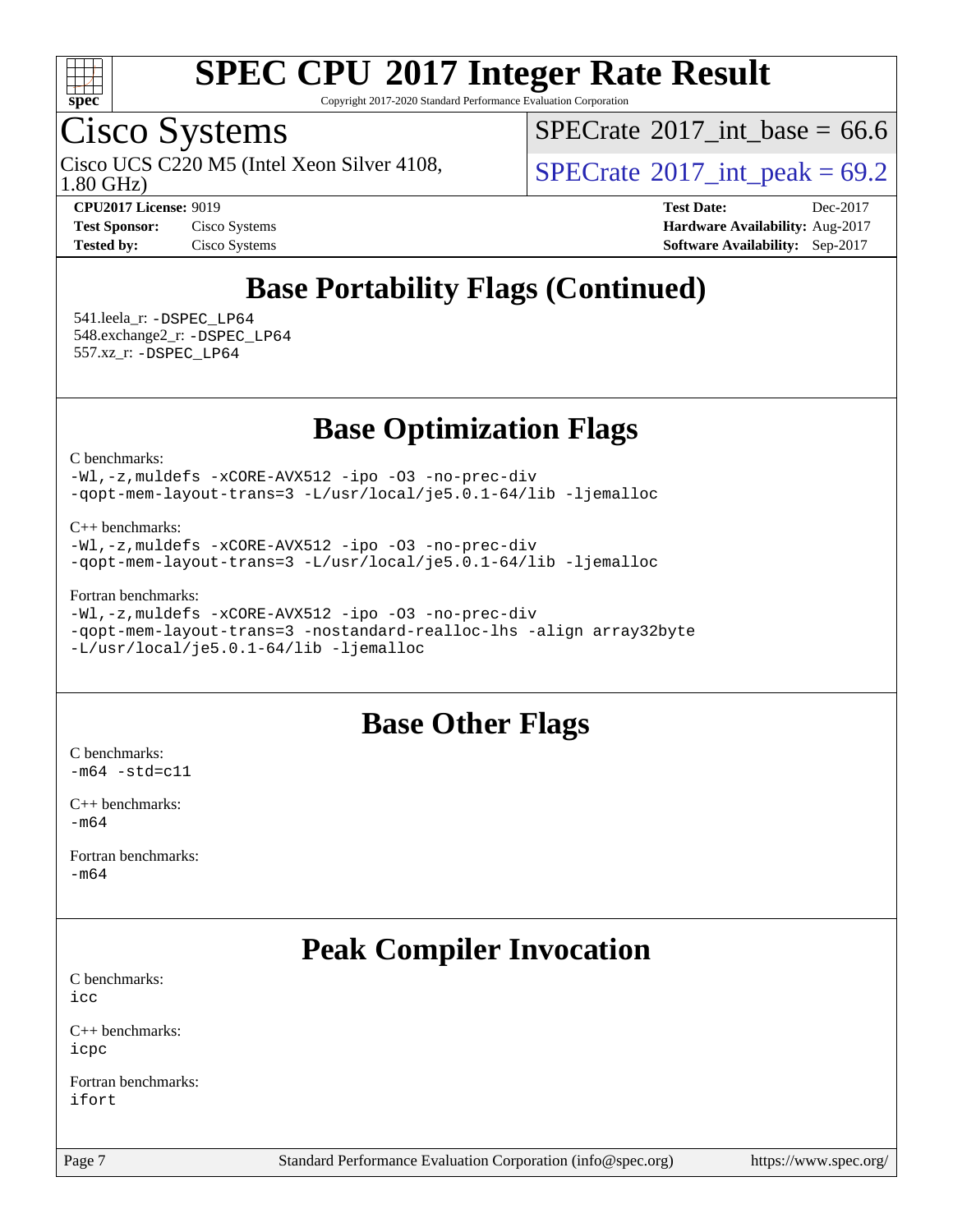

Copyright 2017-2020 Standard Performance Evaluation Corporation

### Cisco Systems

1.80 GHz) Cisco UCS C220 M5 (Intel Xeon Silver 4108,  $\vert$ [SPECrate](http://www.spec.org/auto/cpu2017/Docs/result-fields.html#SPECrate2017intpeak)®2017 int peak = 69.2

[SPECrate](http://www.spec.org/auto/cpu2017/Docs/result-fields.html#SPECrate2017intbase)®2017 int\_base =  $66.6$ 

**[CPU2017 License:](http://www.spec.org/auto/cpu2017/Docs/result-fields.html#CPU2017License)** 9019 **[Test Date:](http://www.spec.org/auto/cpu2017/Docs/result-fields.html#TestDate)** Dec-2017 **[Test Sponsor:](http://www.spec.org/auto/cpu2017/Docs/result-fields.html#TestSponsor)** Cisco Systems **[Hardware Availability:](http://www.spec.org/auto/cpu2017/Docs/result-fields.html#HardwareAvailability)** Aug-2017 **[Tested by:](http://www.spec.org/auto/cpu2017/Docs/result-fields.html#Testedby)** Cisco Systems **[Software Availability:](http://www.spec.org/auto/cpu2017/Docs/result-fields.html#SoftwareAvailability)** Sep-2017

### **[Peak Portability Flags](http://www.spec.org/auto/cpu2017/Docs/result-fields.html#PeakPortabilityFlags)**

 500.perlbench\_r: [-DSPEC\\_LP64](http://www.spec.org/cpu2017/results/res2018q1/cpu2017-20171225-02092.flags.html#b500.perlbench_r_peakPORTABILITY_DSPEC_LP64) [-DSPEC\\_LINUX\\_X64](http://www.spec.org/cpu2017/results/res2018q1/cpu2017-20171225-02092.flags.html#b500.perlbench_r_peakCPORTABILITY_DSPEC_LINUX_X64) 502.gcc\_r: [-D\\_FILE\\_OFFSET\\_BITS=64](http://www.spec.org/cpu2017/results/res2018q1/cpu2017-20171225-02092.flags.html#user_peakPORTABILITY502_gcc_r_file_offset_bits_64_5ae949a99b284ddf4e95728d47cb0843d81b2eb0e18bdfe74bbf0f61d0b064f4bda2f10ea5eb90e1dcab0e84dbc592acfc5018bc955c18609f94ddb8d550002c) 505.mcf\_r: [-DSPEC\\_LP64](http://www.spec.org/cpu2017/results/res2018q1/cpu2017-20171225-02092.flags.html#suite_peakPORTABILITY505_mcf_r_DSPEC_LP64) 520.omnetpp\_r: [-DSPEC\\_LP64](http://www.spec.org/cpu2017/results/res2018q1/cpu2017-20171225-02092.flags.html#suite_peakPORTABILITY520_omnetpp_r_DSPEC_LP64) 523.xalancbmk\_r: [-D\\_FILE\\_OFFSET\\_BITS=64](http://www.spec.org/cpu2017/results/res2018q1/cpu2017-20171225-02092.flags.html#user_peakPORTABILITY523_xalancbmk_r_file_offset_bits_64_5ae949a99b284ddf4e95728d47cb0843d81b2eb0e18bdfe74bbf0f61d0b064f4bda2f10ea5eb90e1dcab0e84dbc592acfc5018bc955c18609f94ddb8d550002c) [-DSPEC\\_LINUX](http://www.spec.org/cpu2017/results/res2018q1/cpu2017-20171225-02092.flags.html#b523.xalancbmk_r_peakCXXPORTABILITY_DSPEC_LINUX) 525.x264\_r: [-DSPEC\\_LP64](http://www.spec.org/cpu2017/results/res2018q1/cpu2017-20171225-02092.flags.html#suite_peakPORTABILITY525_x264_r_DSPEC_LP64) 531.deepsjeng\_r: [-DSPEC\\_LP64](http://www.spec.org/cpu2017/results/res2018q1/cpu2017-20171225-02092.flags.html#suite_peakPORTABILITY531_deepsjeng_r_DSPEC_LP64) 541.leela\_r: [-DSPEC\\_LP64](http://www.spec.org/cpu2017/results/res2018q1/cpu2017-20171225-02092.flags.html#suite_peakPORTABILITY541_leela_r_DSPEC_LP64) 548.exchange2\_r: [-DSPEC\\_LP64](http://www.spec.org/cpu2017/results/res2018q1/cpu2017-20171225-02092.flags.html#suite_peakPORTABILITY548_exchange2_r_DSPEC_LP64) 557.xz\_r: [-DSPEC\\_LP64](http://www.spec.org/cpu2017/results/res2018q1/cpu2017-20171225-02092.flags.html#suite_peakPORTABILITY557_xz_r_DSPEC_LP64)

### **[Peak Optimization Flags](http://www.spec.org/auto/cpu2017/Docs/result-fields.html#PeakOptimizationFlags)**

[C benchmarks](http://www.spec.org/auto/cpu2017/Docs/result-fields.html#Cbenchmarks):

```
 500.perlbench_r: -Wl,-z,muldefs -prof-gen(pass 1) -prof-use(pass 2) -ipo
-xCORE-AVX512 -O3 -no-prec-div -qopt-mem-layout-trans=3
-fno-strict-overflow -L/usr/local/je5.0.1-64/lib
-ljemalloc
 502.gcc_r: -L/opt/intel/compilers_and_libraries_2018/linux/lib/ia32
-Wl,-z,muldefs -prof-gen(pass 1) -prof-use(pass 2) -ipo
-xCORE-AVX512 -O3 -no-prec-div -qopt-mem-layout-trans=3
-L/usr/local/je5.0.1-32/lib -ljemalloc
 505.mcf_r: -Wl,-z,muldefs -xCORE-AVX512 -ipo -O3 -no-prec-div
-qopt-mem-layout-trans=3 -L/usr/local/je5.0.1-64/lib
-ljemalloc
 525.x264_r: -Wl,-z,muldefs -xCORE-AVX512 -ipo -O3 -no-prec-div
-qopt-mem-layout-trans=3 -fno-alias
-L/usr/local/je5.0.1-64/lib -ljemalloc
 557.xz_r: Same as 505.mcf_r
C++ benchmarks: 
 520.omnetpp_r: -Wl,-z,muldefs -prof-gen(pass 1) -prof-use(pass 2) -ipo
-xCORE-AVX512 -O3 -no-prec-div -qopt-mem-layout-trans=3
-L/usr/local/je5.0.1-64/lib -ljemalloc
 523.xalancbmk_r: -L/opt/intel/compilers_and_libraries_2018/linux/lib/ia32
-Wl,-z,muldefs -prof-gen(pass 1) -prof-use(pass 2) -ipo
-xCORE-AVX512 -O3 -no-prec-div -qopt-mem-layout-trans=3
                                      (Continued on next page)
```

| Page 8<br>Standard Performance Evaluation Corporation (info@spec.org) | https://www.spec.org/ |
|-----------------------------------------------------------------------|-----------------------|
|-----------------------------------------------------------------------|-----------------------|